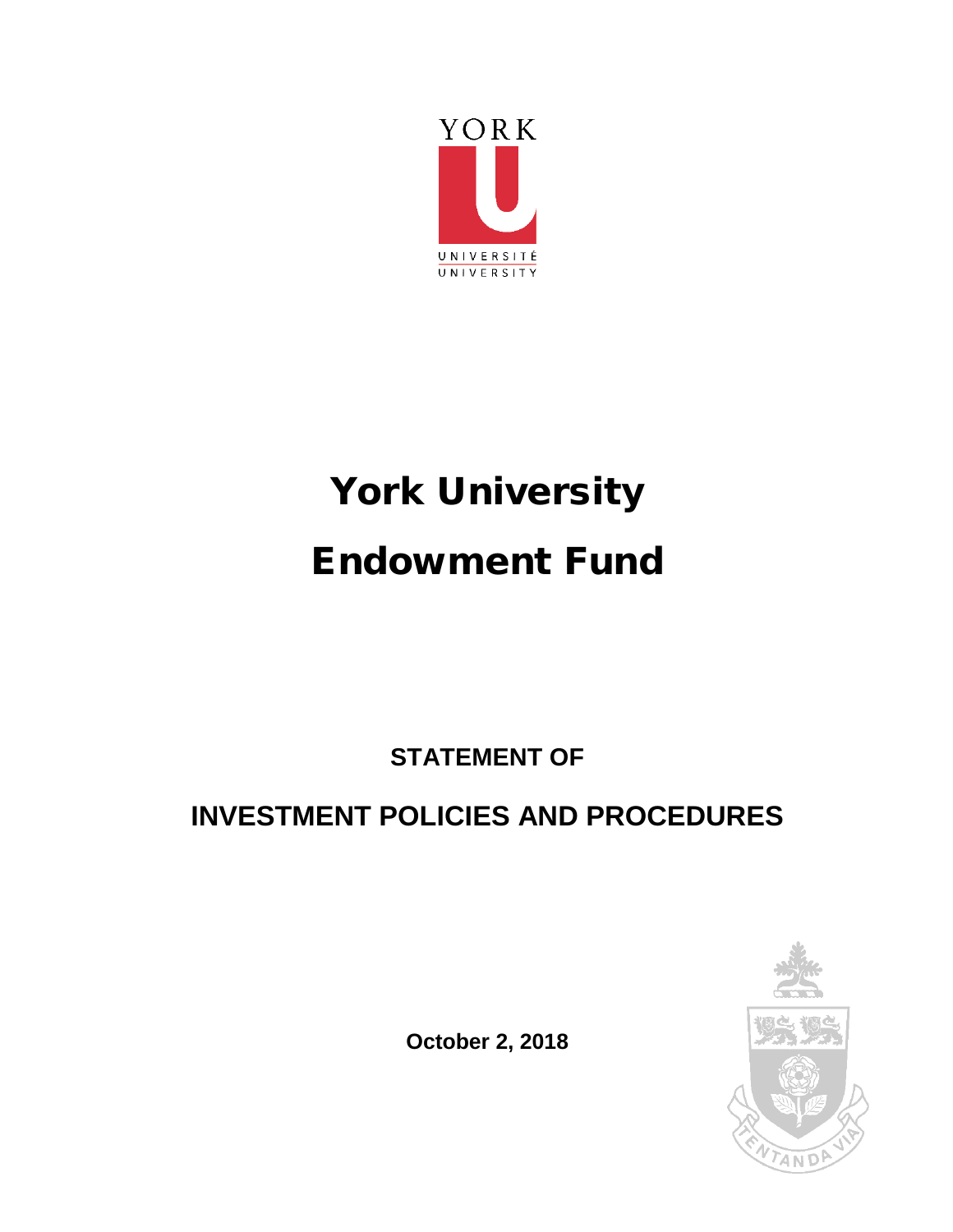#### **SECTION I – Introduction and Overview of the Endowment Fund**

- 1.1 The York University Endowment Fund ("Fund") is a commingled pool of individual endowments that have been gifted by donors. The donations to the University form the corpus of invested assets of the Fund.
- 1.2 Endowed accounts are established for designated purposes that include academic chairs, scholarships and bursaries. The donations, gifts, and bequests that have been received together with any matching funds from external or University programs, have been designated to specific purposes as agreed to between each donor and the University.
- 1.3 The purpose of the Fund is to, in perpetuity, preserve the endowed capital in real terms and provide annual distributions to endowment beneficiaries for spending. The Fund assets are invested to protect the corpus in real terms and produce returns sufficient to provide a steady amount of annual distribution toward spending for the beneficiary purposes.
- 1.4 The investment objective for the Fund is to earn a real return from long-term investments that protects endowment capital and provides stable inflation-adjusted annual distributions for endowed account beneficiaries.
- 1.5 Distributions from the Fund for beneficiary spending are subject to the University policies and procedures governing Endowment Fund distributions as well as any restrictions that may apply to individual endowed accounts.
- 1.6 The purpose of the Statement of Investment Policies and Procedures ("Policy", "SIPP") is to detail the terms that apply to the investment of the Fund.

#### **SECTION II – Governance and Administration**

#### **Board of Governors**

- 2.1 The University through its Board of Governors has responsibility for the Endowment Fund and for approval of the Statement of Investment Policies and Procedures, as may be amended from time to time.
- 2.2 The Board of Governors has appointed an Investment Committee ("Committee") to oversee the assets and investment of the Fund.
- 2.3 The Investment Committee has been delegated the responsibility to establish the annual distribution rate for endowment accounts and coordinate with the Finance & Audit Committee when any deviation from the applicable policy occurs.
- 2.4 The Board of Governors through its Investment Committee may rely on independent experts for certain aspects of the Fund's operations where expert knowledge is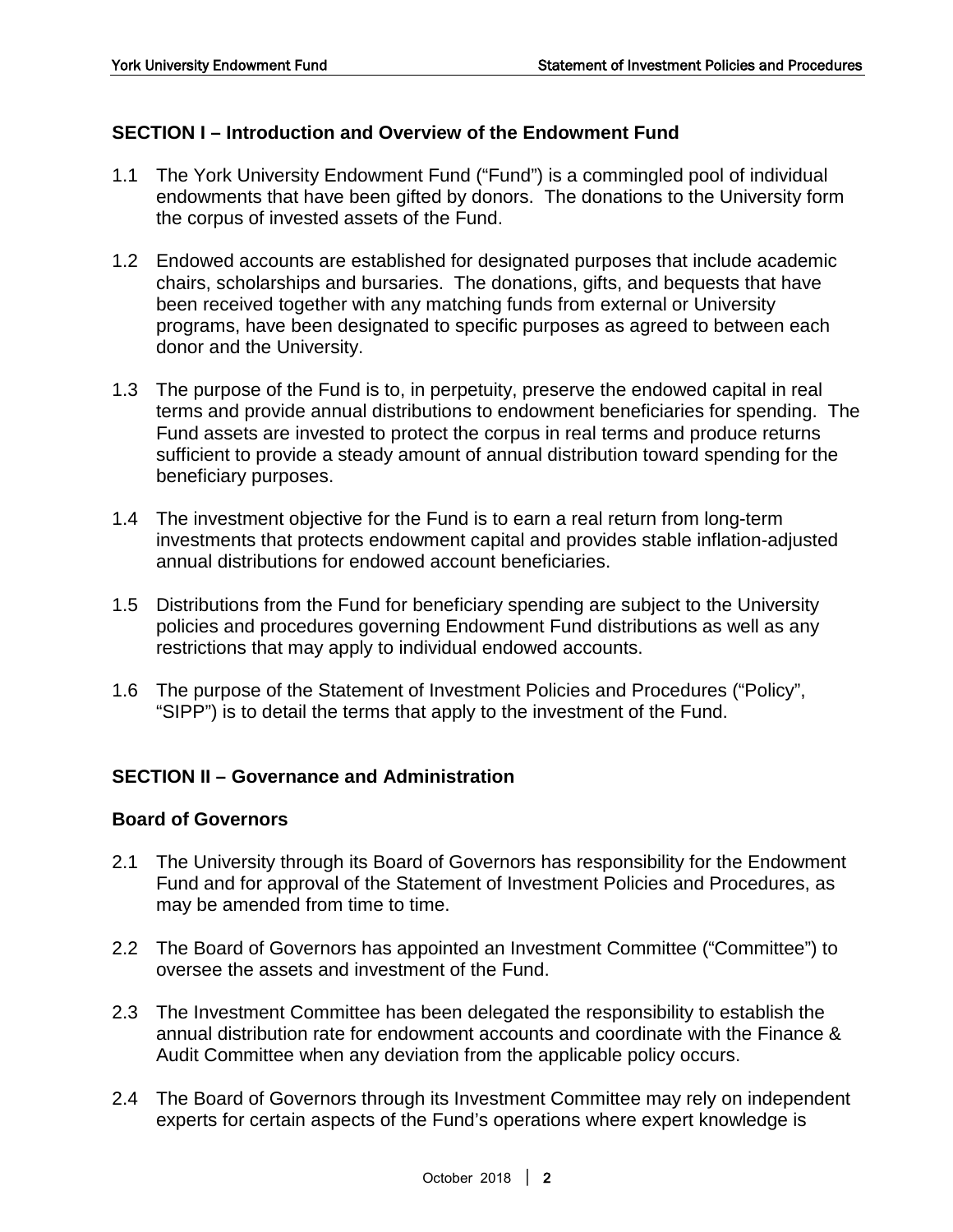required or where a perceived or actual conflict of interest exists.

- 2.5 The Board of Governors has delegated to the Investment Committee the responsibility for selecting and appointing the Investment Managers, Custodian, Recordkeeper and various agents as may be required for the care and administration of the Fund.
- 2.6 Neither the Governors, the Committee, nor the staff of the University representing Administration, shall select securities on behalf of the Fund.

#### **Investment Committee**

- 2.7 The Investment Committee shall develop this Policy and recommend its adoption to the Board of Governors.
- 2.8 The Investment Committee shall provide periodic reports including advice of any changes to Investment Managers or service providers and deliver an annual report on the assets and performance of the Fund to the Board of Governors.
- 2.9 The Investment Committee shall select and retain one or more competent external professional Investment Managers of Pooled Funds, Segregated Portfolios, or shortterm deposits for the Fund.

The terms of each Investment Manager appointment shall be contained in an Investment Mandate approved by the Committee. The Committee shall alter its selection of Managers and amend the Mandates from time to time as it deems to be in the best interest of the Fund.

The Committee shall ensure at all times that there are no conflict of interest issues in connection with such appointments.

- 2.10 To the extent the Fund invests in Pooled Funds, each Investment Manager shall provide a copy of its investment policy for a specific Pooled Fund and notification of amendments to the investment policies of the Pooled Funds, as made from time to time, and these shall be deemed to be incorporated in the respective Manager Mandate.
- 2.11 The Investment Committee shall meet as required with each Investment Manager to review its firm, investment strategy, portfolio and performance as well as any other significant issues.
- 2.12 The Investment Committee shall appoint one or more Custodians for all or part of the Fund assets. Any appointed Custodian shall be a trust company registered in Canada. All investments and assets of the Fund shall be held by a Custodian. The Committee shall further retain the services of any independent experts and various agents as may be required for the care and administration of the Fund.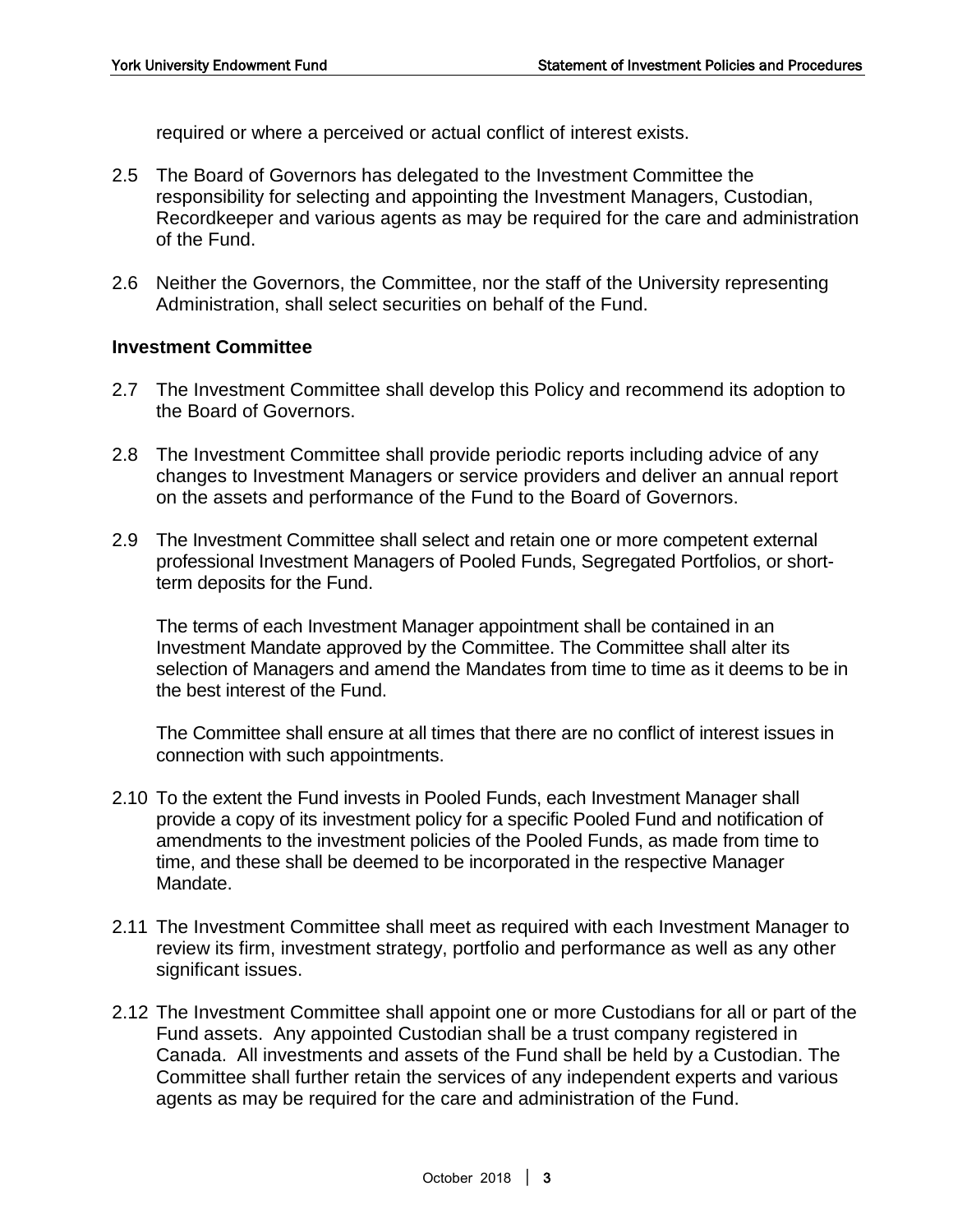#### **Administration**

- 2.13 The Administration of the University is responsible for directing the allocation of Fund assets including contributions to and distributions from the Fund.
- 2.14 Administration shall deliver monthly reports on Fund assets and performance of the Fund and its Investment Managers to the Committee.
- 2.15 Administration shall conduct Investment Manager searches, due diligence studies and oversight meetings with Managers as required and provide recommendations to the Committee
- 2.16 Administration shall develop the Investment Mandates in accordance with the Fund's investment strategy and any relevant changes in the external environment or best practices and recommend approval to the Committee.
- 2.17 Administration shall communicate general guidelines for voting to each Investment Manager of an actively-managed Segregated Portfolio of equities.
- 2.18 Administration shall review the compliance of each Manager to the Investment Mandate and report any issues to the Committee.
- 2.19 Administration shall ensure that the Fund is managed in accordance with the Policy and compliant with applicable legislation and regulatory requirements.
- 2.20 Administration shall ensure that all investments in the Fund are recorded in the financial records as subject to the annual audit by the University's independent auditors.

#### **SECTION III – Investment Strategy**

3.1 The investment strategy expressed in the Asset Mix Policy takes into consideration certain investment factors and principles, described in this section, with the goal of generating a target return and level of risk that support the Fund's ability to meet its obligations.

#### **Diversification**

- 3.2 Diversification of investment exposures increases long-term risk-adjusted return potential. The characteristics of different asset classes combined in target proportions increase the probability of achieving target return and risk suitable to the Fund obligations.
- 3.3 Diversification reduces exposure to specific investment risks, among these: equity risk, interest rate risk, credit risk, inflation risk, liquidity risk, single issuer risk, and manager risk.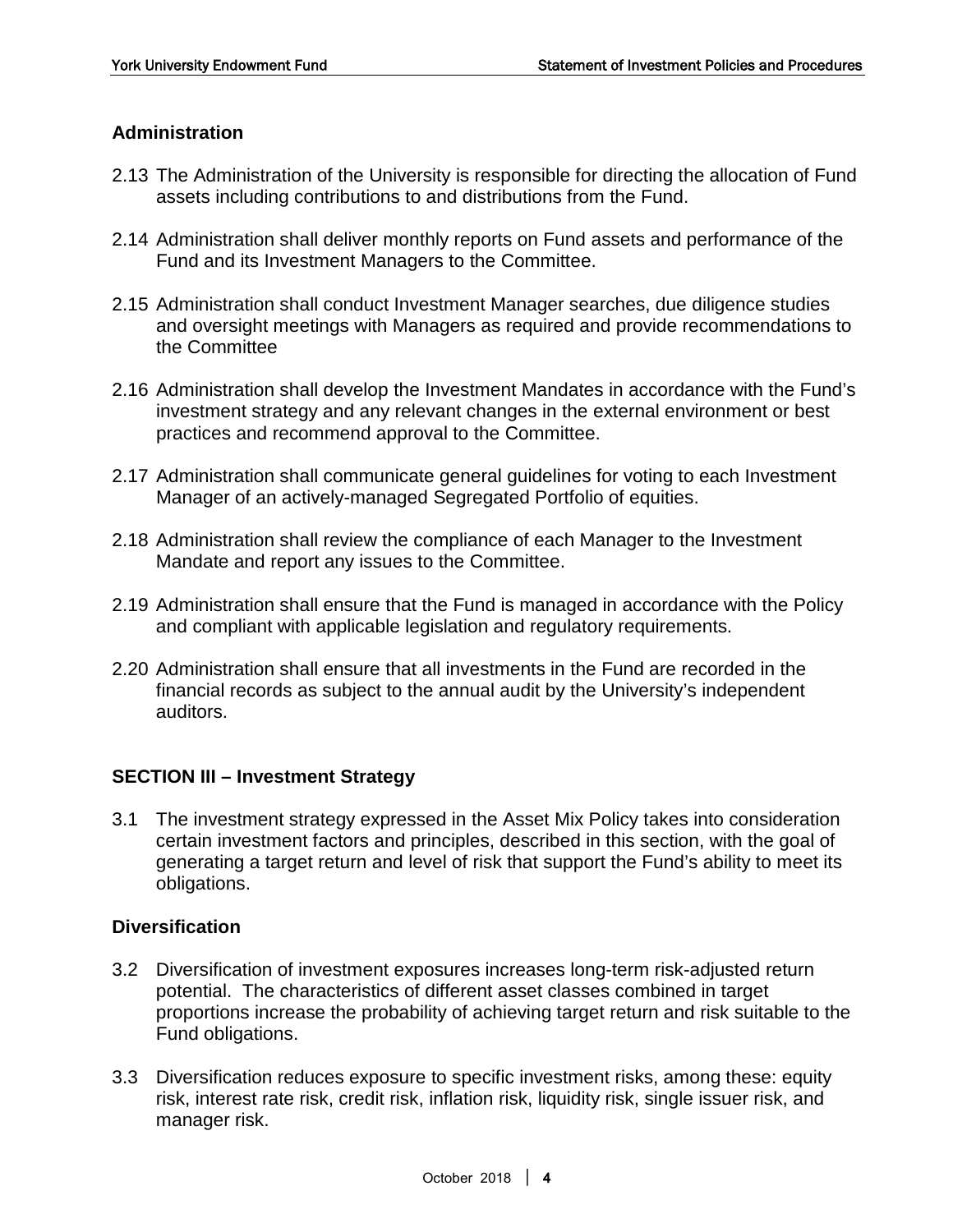- 3.4 Equity returns are expected to exceed fixed income returns over the long term. Return objectives are tempered for risk, however, as excessive volatility of equity returns can negatively impact the Fund's ability to match obligations.
- 3.5 Fixed income provides term and credit diversification, reduces Fund volatility and enhances Fund liquidity.
- 3.6 Real Assets provide diversification in respect of Equities and Fixed Income and a hedge against inflation.
- 3.7 Using skilled active management can provide superior returns or decrease the risk of the Fund, or both, relative to a market-oriented benchmark.

#### **Liquidity**

- 3.8 Liquidity is required to enable the Fund to meet its obligation of annual distributions to endowed accounts adjusted for inflation. The Fund is managed to permit sufficient liquidity to generate cash for distribution, contain costs, and periodically realign asset class weights to Policy weights within the current context of the Fund's net annual outflows.
- 3.9 Liquidity requirements in a long-term strategy are sustained by diversified holdings in publicly-traded securities. Illiquid strategies and securities tend to constrain access to liquidity and add to the opportunity and transaction costs associated with raising cash.

#### **Sustainable Investing**

#### **Statement of Beliefs for Sustainable Investing**

- 3.10 The University has a fiduciary responsibility to manage the long-term sustainability of its investments in such a manner as to provide predicable funding to students and researchers, consistent with donor intent;
- 3.11 To sustain such long-term returns, relevant risks must be appropriately managed and assessed;
- 3.12 York University is committed to a sustainable investment strategy which integrates environmental, social and governance (ESG) factors in the overall management of its endowment portfolio. York University believes these factors can affect risks and returns, and that organizations that effectively manage environmental, social and governance factors are more likely to endure and create sustainable value over the long term. The University's approach to sustainable investing is evolving, recognizing that it is not a static concept, but one which changes and adapts, as the linkage between ESG factors and risk and returns becomes better understood over time.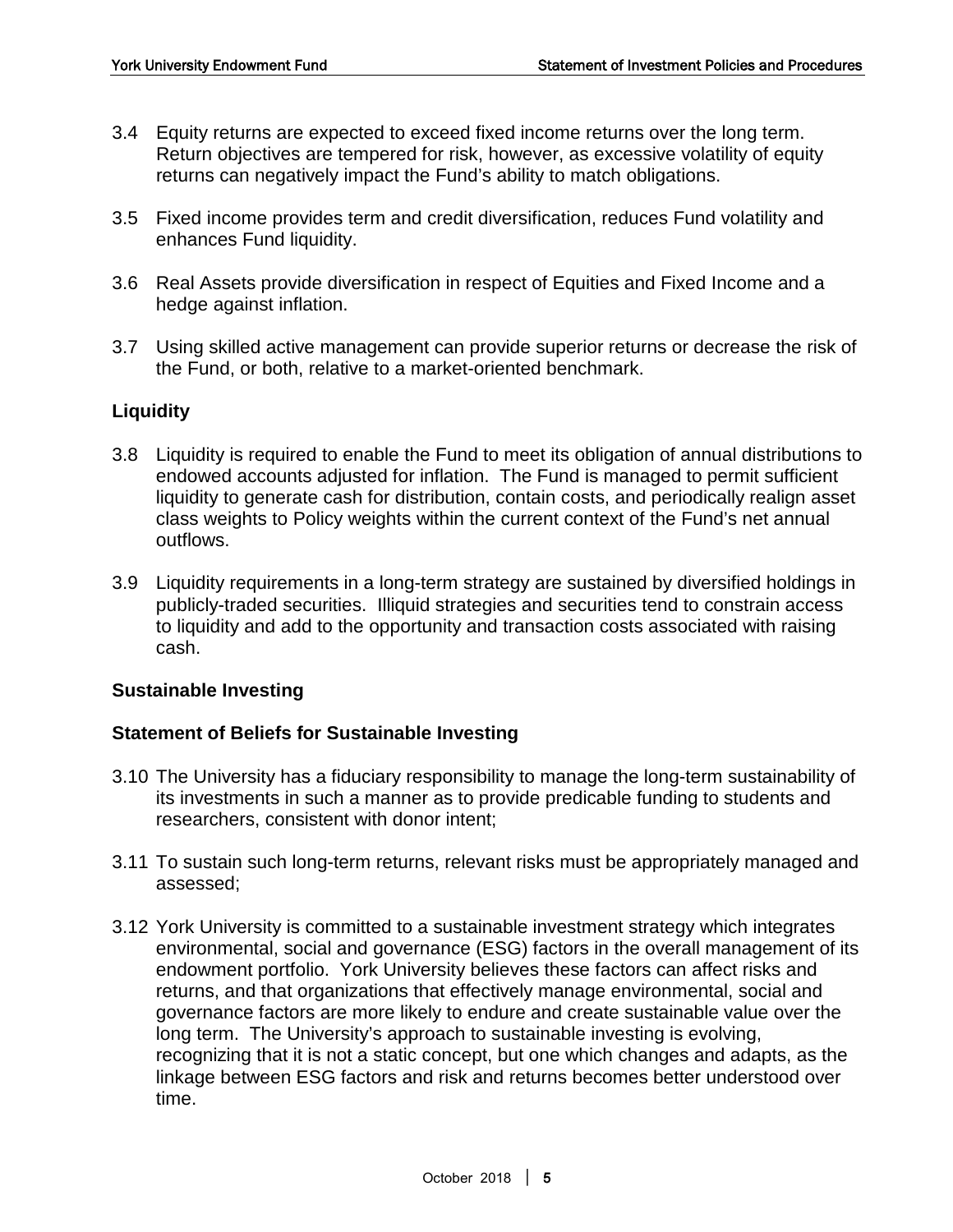- 3.13 Better returns are more likely to be achieved when the University selects and monitors Investment Managers who actively integrate ESG factors in their investment evaluation processes;
- 3.14 The consideration of ESG factors is an important element of risk which Managers must assess and manage;
- 3.15 The University believes active engagement through its Investment Managers is an effective approach in assessing ESG factors;
- 3.16 The University believes engagement through its Investment Managers will generate better and sustainable returns relative to a negative screening process, which would arbitrarily exclude certain investments

#### **Implementing Sustainable Investing**

- 3.17 The consideration and integration of ESG risk factors in the investment selection and evaluation processes are consistent with the investment objectives of the Fund of providing beneficiaries with a sustainable payout over the short and long terms.
- 3.18 The Investment Committee will integrate ESG-related criteria in its Manager selection process and hires Managers who demonstrate transparent processes incorporating material ESG consideration in their research and investment decision-making process. The University will ensure through Investment Management Agreements and Mandates that Investment Managers actively consider ESG factors.
- 3.19 The University will monitor Investment Manager ESG integration and engagement on a regular basis. Such monitoring will include an annual reporting process to the University on incorporation of ESG factors by Investment Managers.
- 3.20 The University will report annually to the University community, as part of its overall reporting of investment performance, on how Managers incorporate ESG factors in their evaluation process.
- 3.21 The University will collaborate with like-minded investors and associations to help raise awareness of the benefits of ESG factors in investment decision making.

#### **SECTION IV – Asset Mix Policy**

#### **Asset-Liability Studies**

4.1 The target asset mix is developed in asset-liability studies that take into consideration the Fund's long-term investment horizon, annual obligations to beneficiaries, ability to manage risk, liquidity constraints and administrative capacity.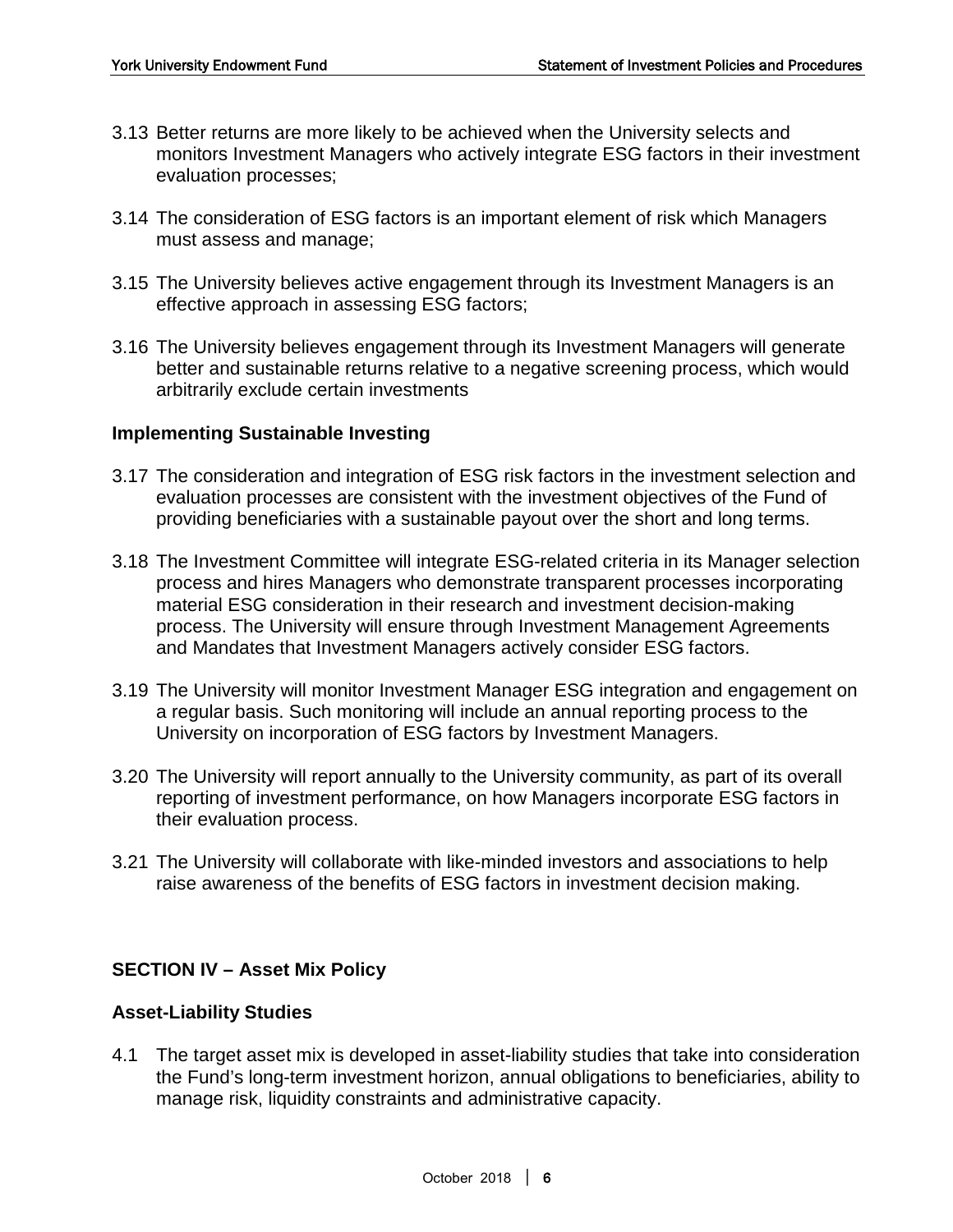#### **Introduction of Real Assets**

4.2 The introduction of Real Assets was approved by the Board of Governors in April 2014.

#### **Target Asset Mix Policy**

4.3 The long-term Target Asset Mix Policy effective as of December 31, 2018 is shown in the table below.

| <b>ASSET CLASS</b>                  | <b>MIN. Weight</b> | <b>TARGET</b> | <b>MAX. Weight</b> |
|-------------------------------------|--------------------|---------------|--------------------|
| <b>Global Equity, All Countries</b> | 45%                | 50%           | 55%                |
| <b>TOTAL EQUITIES</b>               | 45%                | 50%           | 55%                |
| <b>Cash and Equivalents</b>         | $0\%$              | 0%            | 10%                |
| <b>TOTAL FIXED INCOME</b>           | 25%                | 30%           | 35%                |
| <b>TOTAL REAL ASSETS</b>            | 15%                | 20%           | 25%                |
| <b>TOTAL FUND</b>                   |                    | 100%          |                    |

#### **Asset Class Ranges**

- 4.4 Ranges are approved for normal degrees of variance from Target of asset class weights. The range that each asset class weight is permitted to vary within is  $+/-5\%$ of its Target Weight.
- 4.5 Global Equities encompasses developed and emerging markets. Allocation weights in emerging markets as a sub-category of Global Equity shall be generally aligned to the market capitalization weight as expressed in the index. Limits on emerging markets exposures in the portfolios are expressed within the individual manager mandates.
- 4.6 Real Assets, due to a necessary phase-in, will cause aggregate weights in the Equities classes to vary above Target Weight. The approved temporary variance above Target for aggregated equity classes is to a maximum of 15% during the phase-in period.
- 4.7 Cash and Equivalents are held at low levels in the Fund. Cash levels held in portfolios are at the discretion of each Investment Manager and in accordance with each Manager Mandate. For the purpose of monitoring and measuring, cash in portfolios is deemed to be included in that Manager's asset class.
- 4.8 Rebalancing of Fund asset weights will be conducted periodically in response to cashflows, or when actual asset mix weights deviate outside the normal ranges.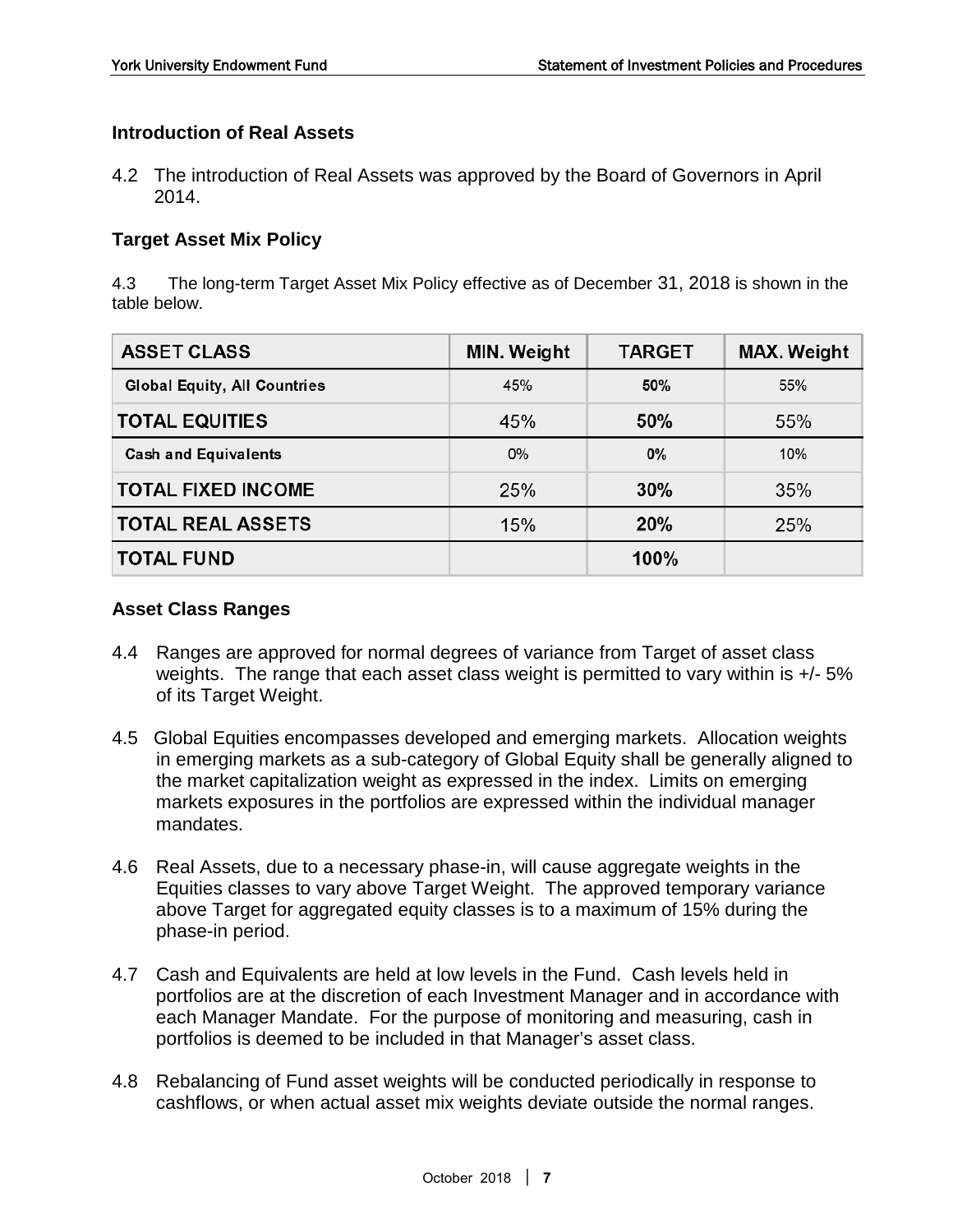Reallocation among portfolios will be conducted to bring the asset class weights back within Policy ranges.

#### **Currency Hedging**

4.9 The impact on returns and risk due to currency exchange rate volatility can provide diversification or negatively accentuate risk depending on each type of asset class holding the foreign-denominated exposures. To manage desirable and undesirable currency risk, the following Policy parameters for currency hedging to the Canadian dollar shall be applied to foreign-denominated exposures, on a passive basis:

| <b>Asset Class</b>  | <b>Passive Hedge</b><br><b>Ratio</b> |  |  |
|---------------------|--------------------------------------|--|--|
| <b>Equities</b>     | $0\%$                                |  |  |
| <b>Real Assets</b>  | 50%                                  |  |  |
| <b>Fixed Income</b> | 100%                                 |  |  |

## **SECTION V – Portfolio Diversification and Constraints**

- 5.1 The Fund assets shall at all times be prudently invested in a diversified manner in accordance with the Policy. The Committee shall ensure that the diversification requirements in the Policy and each of the Manager Mandates, in combination with the amount of assets allocated to each Manager of a Segregated Portfolio or Pooled Fund, are consistent with the limits in this section.
- 5.2 In no case shall the Fund own more than 10% of any class of the securities of a corporation.
- 5.3 In no case shall the Fund have more than 10% of its total investments invested in the securities of any one corporation, government, or trust, other than in the governments of G7 nations.
- 5.4 In respect of the Equities held for the Fund:
	- (a) All holdings shall be listed on a public exchange or be convertible or exchangeable into such securities.
	- (b) Holdings shall be diversified by company, region, industry, currency and country; however, consideration may be given to the relative sizes of economic activity and stock markets capitalization.
- 5.5 In respect of the Fixed Income held for the Fund:
	- (a) All holdings in corporate Fixed Income shall be diversified by company, region, industry and country; however, consideration may be given to the relative size of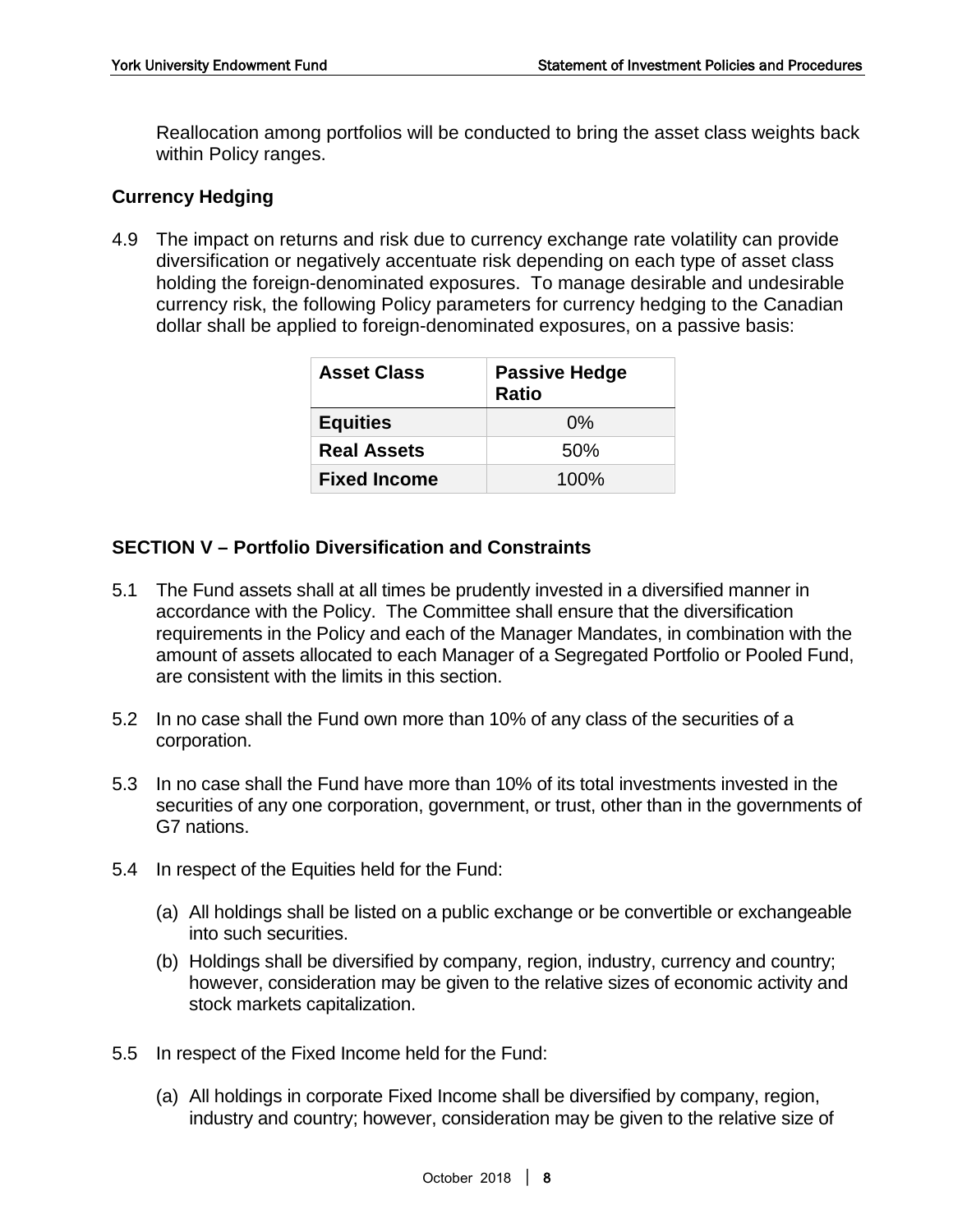the opportunity set in different countries.

- 5.6 In respect of the Real Assets held for the Fund:
	- (a) No direct holdings in real assets are permitted.
	- (b) All holdings in Real Assets shall be diversified by industry, company, region and country; however, due to the illiquid nature of these assets, time may be required to develop diversification.
- 5.7 In respect of Cash and Equivalents held for the Fund:
	- (a) All Cash and Equivalents holdings shall be in accordance with the Policy and any Pooled Fund policy that has been specifically considered and approved for inclusion in a Manager Mandate.
	- (b) Cash and Equivalents and deposits with banks or trust companies must be rated "A", or better, or be held with institutions that have a long-term rating of "A", or better.
- 5.8 In respect of Derivatives employed for the Fund:
	- (a) All use of Derivatives shall be in accordance with the Policy and any Pooled Fund policy that has been specifically considered and approved for inclusion in a Manager Mandate.(b) Derivatives may be used only to:
		- 1. Create an asset mix position within ranges and among the asset classes set out in the Policy;
		- 2. Replicate the investment performance of a recognized capital market index or the impact of changes in interest rates;
		- 3. Create an exposure to securities that are otherwise permitted under this Policy;
		- 4. Manage the currency exposure of foreign-denominated holdings; or
		- 5. Reduce risk as part of a hedging strategy.
- 5.9 The Fund may lend its securities through the Custodian, subject to applicable legislation and providing that minimum collateral of 105% of the market value of the loaned securities, marked to market daily, is maintained at all times in cash or high quality, liquid securities.
- 5.10 Any endowed gifts to the University of securities will be sold as soon as practicable upon receipt.

#### **SECTION VI – Return Expectations**

#### **Performance Objective**

6.1 The Fund performance objective is to produce a moving four-year annualized rate of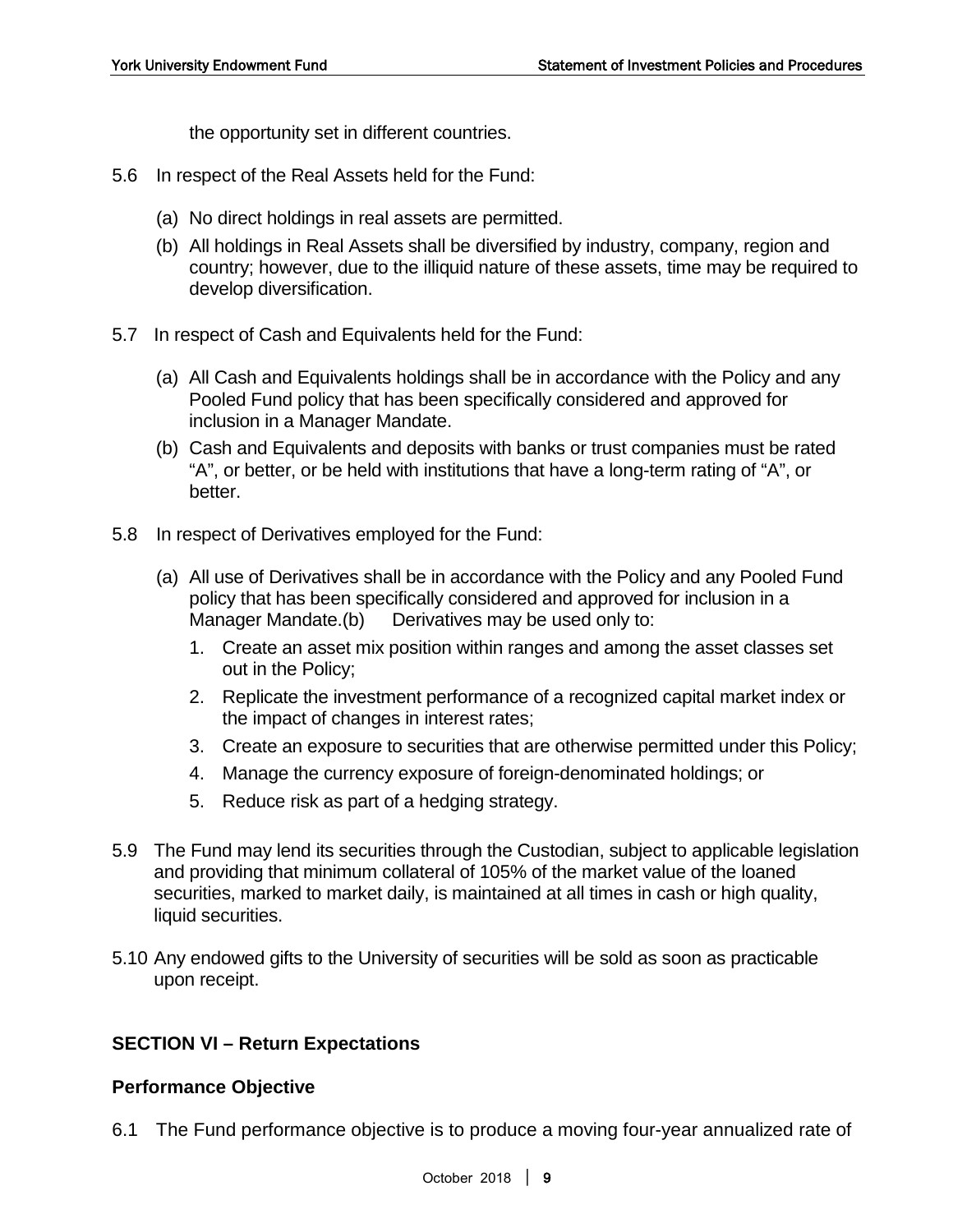return, net of investment fees, that meets or exceeds the four-year annualized rate of return of the Fund Benchmark for the same period.

#### **Fund Benchmark**

- 6.2 The Fund Benchmark is a composite of market indices. Each market index shall be chosen for being the most effective broad representation of its Policy asset class, as gauged by its investable universe, return characteristics and risk profile.
- 6.3 The composite Fund Benchmark excludes the impact of currency hedging. For the purpose of reporting and measuring relative performance of the Fund including the effects of currency hedging, the monthly return from passive hedges held for the Fund shall be additive both to total Fund performance and to total Benchmark performance.
- 6.4 The following Benchmark is effective as from August 1, 2016. The Benchmark return shall be calculated to assume monthly rebalancing and is expressed in Canadian dollar terms.

| <b>Asset Class</b>                         | <b>Index</b>                          | <b>Current</b><br>Weight | <b>Target</b><br>Weight |
|--------------------------------------------|---------------------------------------|--------------------------|-------------------------|
| <b>Canadian Equity</b>                     | <b>S&amp;P/TSX Composite</b>          | 15%                      | 10%                     |
| US Small/Mid Cap Equity                    | Russell 2500                          | 20%                      | 20%                     |
| <b>Global Equity</b>                       | <b>MSCI ACWI, net dividends</b>       | 35%                      | 30%                     |
| <b>Canadian Universe Bonds</b>             | <b>FTSE TMX Universe Bond</b>         | 10%                      | 10%                     |
| <b>Canadian Short Term</b><br><b>Bonds</b> | <b>FTSE TMX Short Term Bond</b>       | 10%                      | 10%                     |
| <b>Global High Yield Bonds</b>             | Citigroup High Yield Market<br>Capped | 10%                      | 10%                     |
| <b>Global Real Estate</b>                  | FTSE TMX Universe Bond + 2%           | $0\%$                    | 10%                     |
|                                            |                                       | 100%                     | 100%                    |

6.5 The market indices prescribed for the Fund Benchmark above are chosen for their representative characteristics. The Benchmark indices established in each approved Manager Mandate may vary.

The indices above may be amended by the Committee from time to time, as necessary; such amendments will be reflected in the next revision of the Policy.

6.6 During the phase-in period for the Real Estate asset class, the current Benchmark weight will be held at 0% or 5%, whichever is closer to the Fund exposure, until the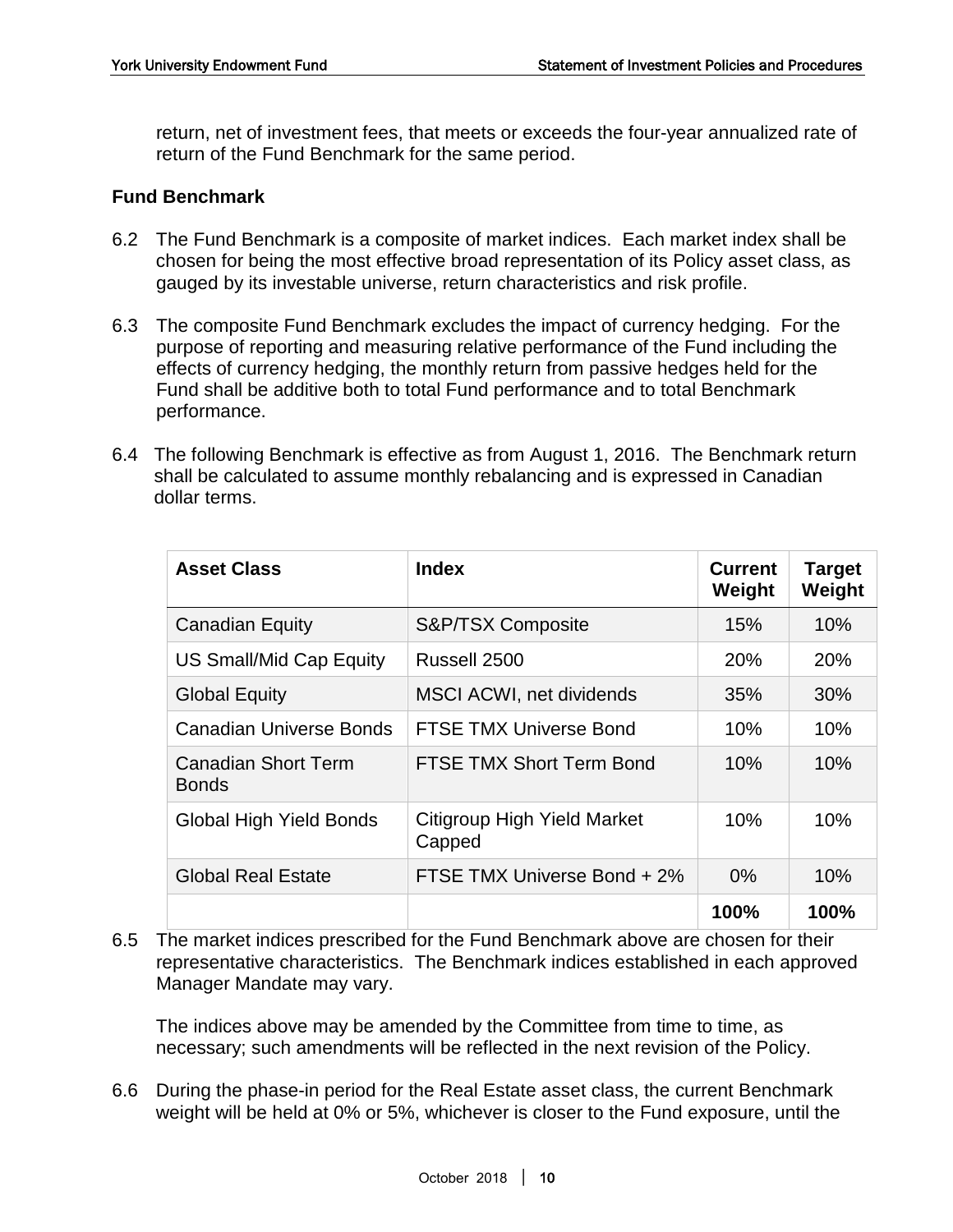exposure has been fully developed to at or near 10%, at which time the 10% Benchmark weight shall apply. The offset weight during the phase-in period will be applied to equity classes.

6.7 The Fund's historical record of performance shall be reported and compared to a linked series of distinct composite benchmarks as specified in successive Board of Governors approved versions of the Policy and as verifiable to the documents and minutes of the meetings of the Investment Committee.

## **SECTION VII – Valuation of Investments**

- 7.1 Investments in marketable securities held in Segregated Portfolios shall be valued by the Custodian no less frequently than daily at their local and base market value at that time.
- 7.2 Investments in Pooled Funds holding publicly-traded securities shall be valued according to the unit values published by the Managers. The Custodian shall be responsible for requesting and recording the unit values on a timely basis.
- 7.3 If a market valuation of any investment is not readily available, an estimate of fair value shall be supplied by the Investment Manager to the Custodian no less frequently than quarterly. Such fair value may be determined by reference to the most recent independent appraisal or by other means such as discounted cash flow or comparison with similar assets which are publicly traded. In all cases, the methodology shall be applied consistently over time.

# **SECTION VIII – Voting Rights**

- 8.1 The responsibility of exercising and directing voting rights acquired through the Fund's holdings in securities shall normally be delegated to the Investment Manager, who shall be required at all times to act prudently and in the best interest of the Fund.
- 8.2 The Investment Managers shall maintain a record of how the Fund's voting rights were exercised and provide a copy of such record to Administration at least annually.
- 8.3 The Committee reserves the right to direct the voting decision of an Investment Manager if in its view such action is in the best interests of the Fund.
- 8.4 The above constraints and voting rights may not be directly enforceable to the extent that Fund assets are held in Pooled Funds. Nonetheless, the Investment Manager of a Pooled Fund shall be required to act prudently and in the interests of its investors and shall be required to provide a copy of the Pooled Fund's voting rights policy to Administration.

#### **SECTION IX – Monitoring**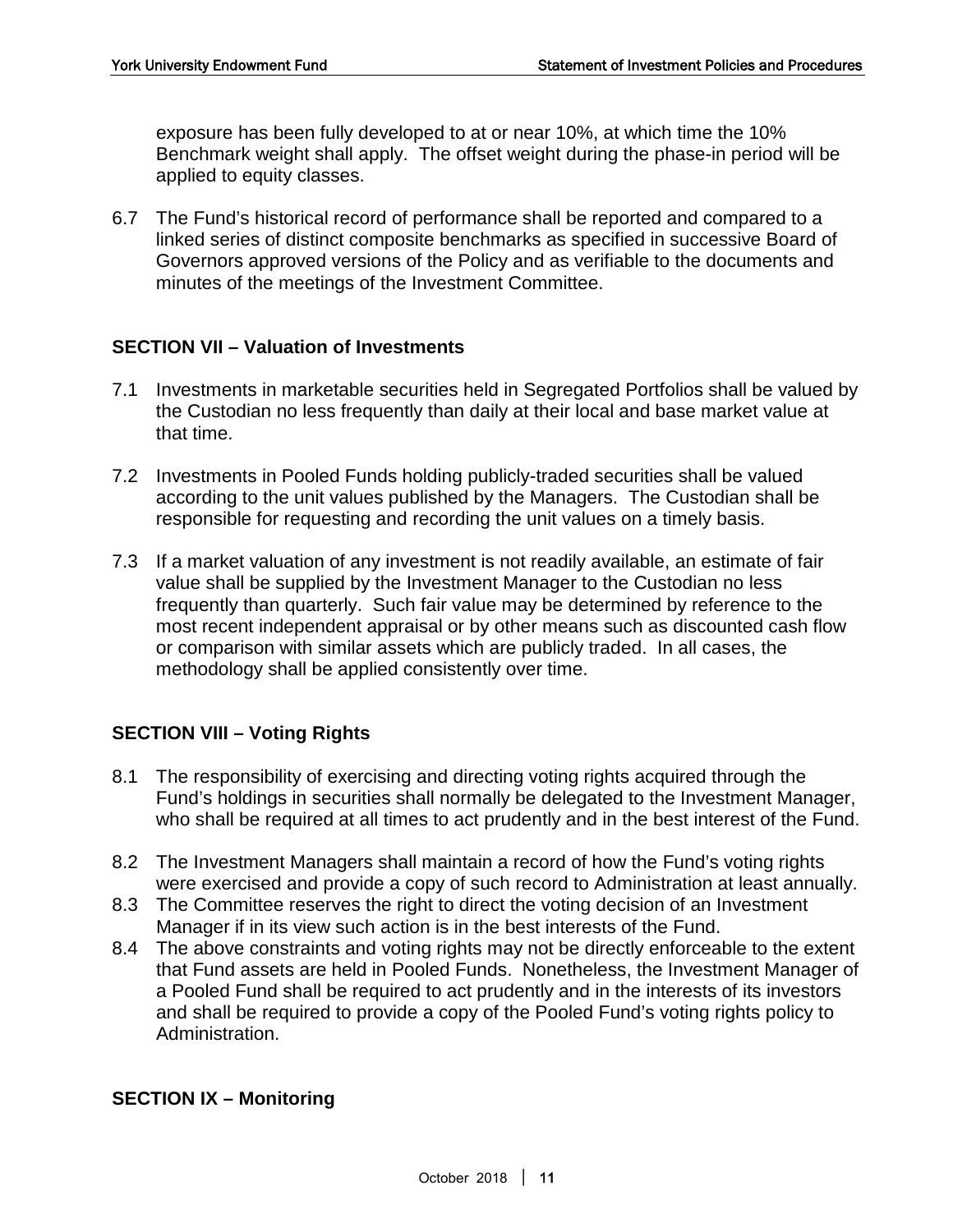#### **Investment Managers Monitoring**

- 9.1 For monitoring and assessing the case for retention of each Investment Manager, the Committee shall consider:
	- (a) Each Investment Manager's performance in terms of returns and volatility;
	- (b) Changes in each Investment Manager's organizational structure;
	- (c) Changes in key personnel in the relevant investment team of each Investment Manager;
	- (d) Consistency of each Investment Manager's investment strategy and style;
	- (e) Regulatory issues that may affect each Investment Manager;
	- (f) Compliance of each Investment Manager to the Policy and respective Manager Mandate;
	- (g) Quality of service provided by each Investment Manager;
	- (h) Success of each Investment Manager toward achieving the value added and risk objectives of each Investment Mandate; and
	- (i) Suitability of each Investment Manager toward meeting the objectives of the Fund and the respective Investment Mandate.

#### **Fund Performance Monitoring**

- 9.2 The Committee shall, at least annually, review an analysis of Fund and asset class performance, to include comparison of Fund return and risk metrics to:
	- (a) Performance of the Fund composite Benchmark; and
	- (b) Relevant measures of risk.

#### **Policy Implementation Monitoring**

- 9.3 The implementation of the Policy shall be reviewed over the normal course of the four-year measurement period in line with the performance objective. Such review shall consider inputs from the Fund's investment consultant, including advice, assetliability studies and ongoing manager monitoring, as well as the evidences from similar funds of results and best practices. The following are subject to assessment by the Committee, in the context of Fund obligations, risk tolerance and liquidity requirements:
	- (a) Effectiveness of the implementation of the Investment Strategy and Asset Mix Policy;
	- (b) Appropriateness of the Fund Benchmark;
	- (c) Appropriateness of currency hedging given the Fund's foreign-denominated holdings and asset class exposures;
	- (d) Suitability of the Investment Manager structure; and